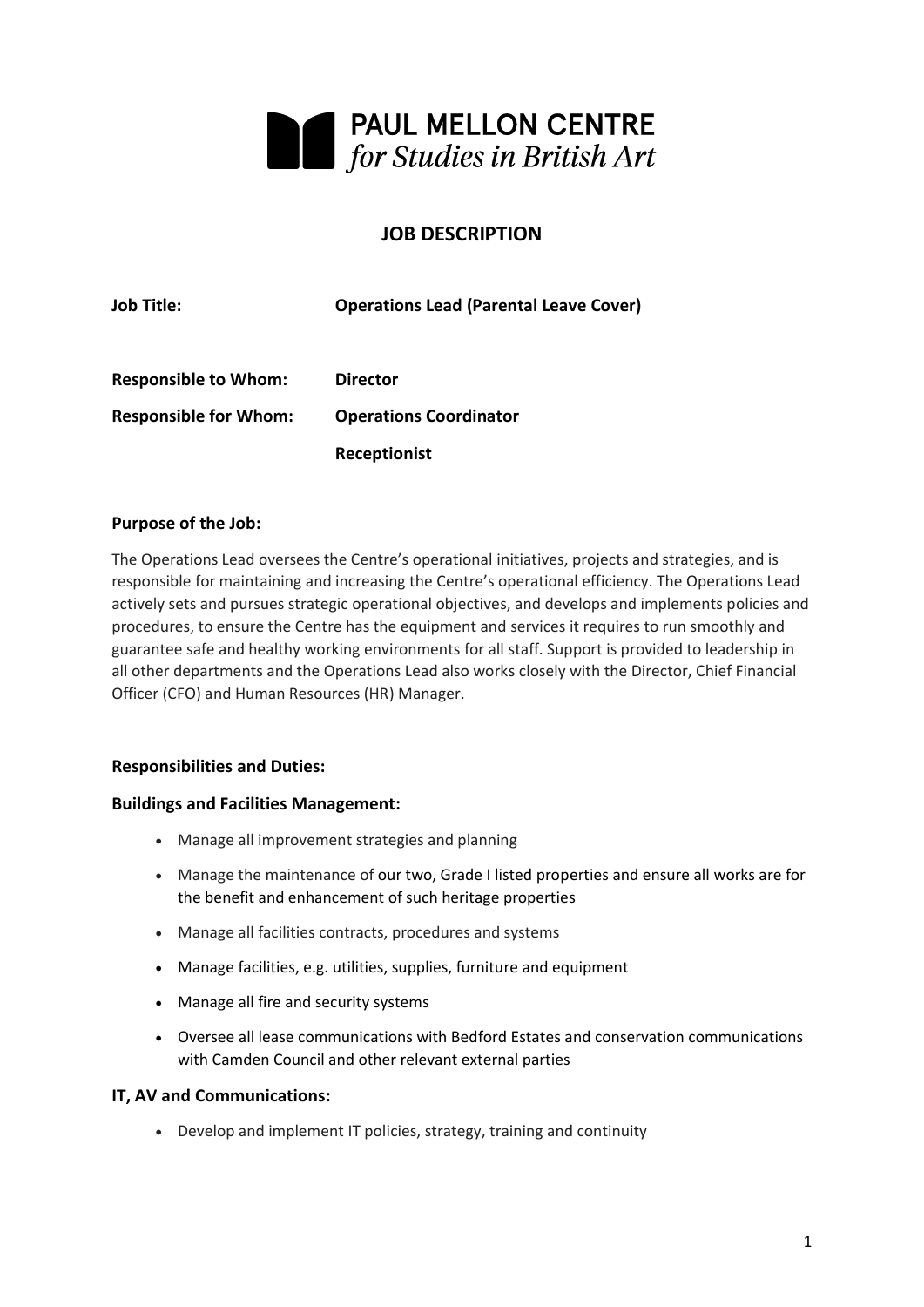- Ensure Centre equipment, software and IT infrastructure are cyber secure and protect the Centre from external malicious attack
- Oversee the purchase, coordination and maintenance of all IT and communications systems, equipment, online services and consumables, and their inventories

## **Health and Safety (H&S):**

- Develop and implement H&S policies, strategy and staff training, keeping up to date with H&S requirements to ensure the Centre is compliant and always adopting best practice
- Maintain and communicate H&S processes and documentation to staff
- Oversee the coordination of relevant training for all staff in physical and mental health first aid, fire safety, lockdown procedures, etc.
- Maintain dynamic building risk assessments, alongside staff risk assessments including working from home, lone working, return to work from illness/injury and pre- and postnatal staff members
- Coordinate desk assessments for new and current staff
- Purchase and maintain all H&S equipment
- Lead on the Emergency Recovery Planning (ERP) Team:
	- o Arrange and chair ERP meetings
	- o Production of ERP documentation
	- o Keep up to date with ERP requirements
- Coordinate and lead the Centre's annual fire risk review and implement required changes
- Head the First Aider and Fire Warden teams

#### **Human Resources:**

- Assist with the production of relevant staff handbook sections and policies within this area
- Work with HR Manager on staff welfare to keep abreast of any initiatives/training which could be beneficial to staff and their working environment

#### **Administration:**

- Manage the Centre's operational budget
- Assist the CFO with general budget support and forecasting
- Assist the CFO with management of PMC insurance policies including renewal and midpolicy amendments and liaison with insurance brokers
- Manage the Business Continuity Team (BCT) and work with the CFO to further develop the Business Continuity Plan (BCP)
- Assist the CFO with risk register and management
- Maintain appropriate records, filing and paperwork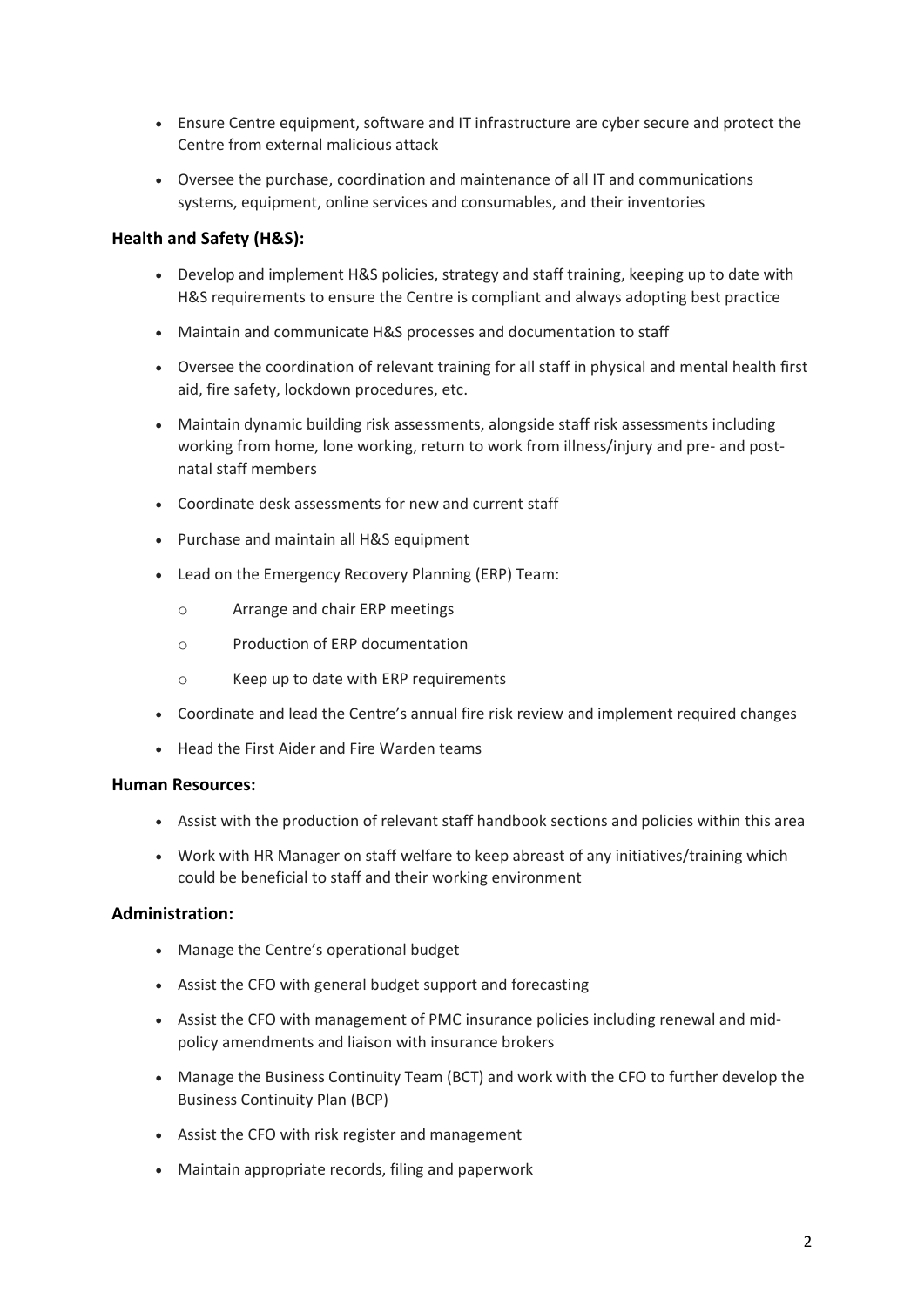## **Special Projects:**

- Pioneer and project manage new and special initiatives across operations areas
- Oversee a major audit and review of all IT systems at the Centre
- Be the Centre's sustainability champion focusing on specific areas, e.g.
	- o PMC sustainability policies
	- o Recycling and waste reduction
	- o Green disposal and donation
	- o Reducing the PMC's carbon footprint
- Lead the Centre's second phase of disability and accessibility improvements
- Create a Forward Maintenance Plan for the site that considers the expected life cycle of critical plant and accounts for fabric degradation
- Establish a reciprocity network with other operations peers working on Bedford Square